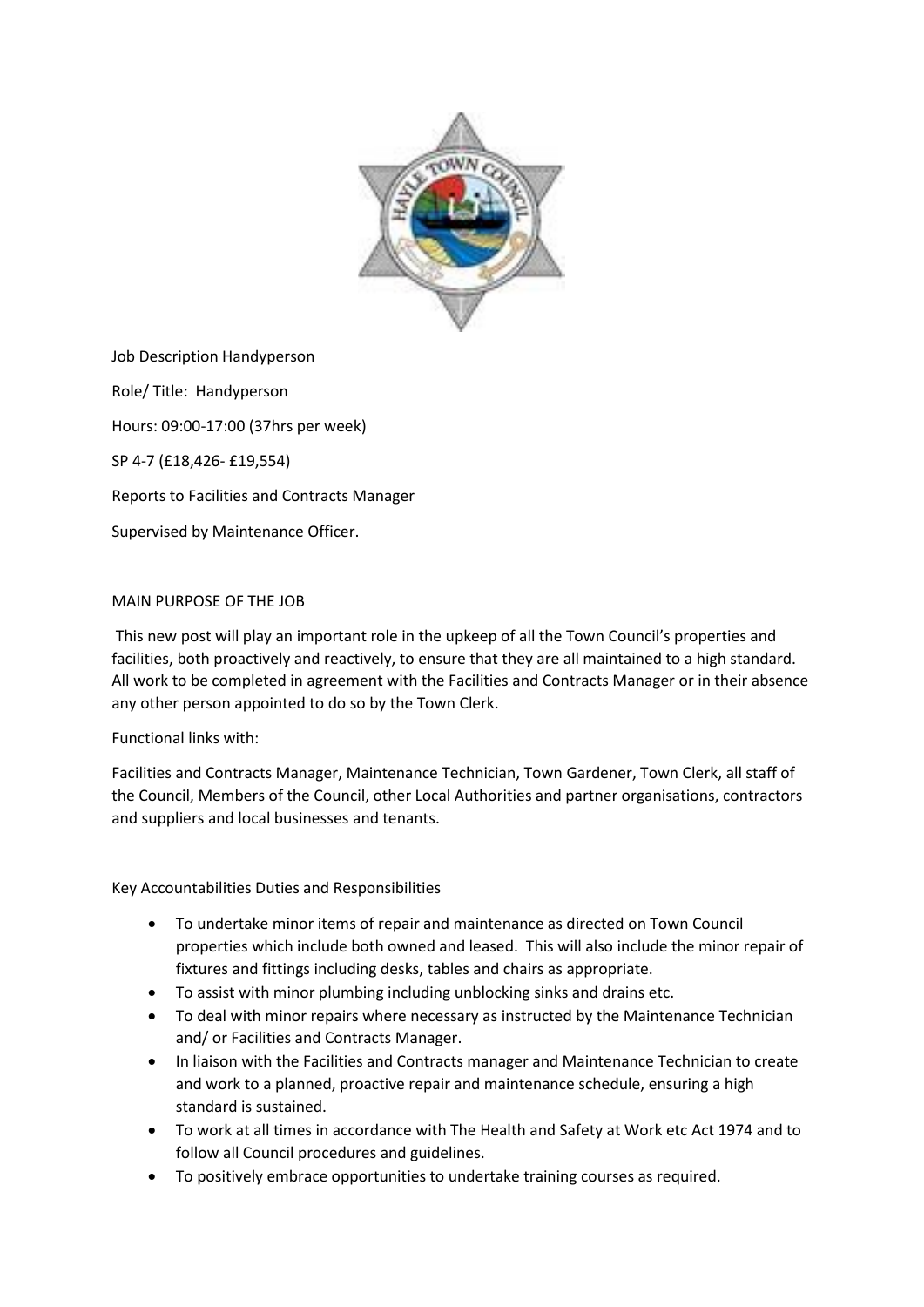- Under the direction of the Facilities and Contracts Manager undertake general swimming pool cleaning duties. This will involve setting up and using the pool floor vacuum equipment and undertaking backwashes of the filtration system. It will also involve undertaking water quality tests as required.
- Regularly check external areas for general rubbish and for any potential danger to members of the public, staff or clients.
- Daily litter picks if required, sweeping of hard surfaces, emptying of litter bins, attending to planters.
- Assist with deliveries and general portage duties.
- To help clean and care for the Council's vehicles and to report any maintenance/ safety concerns to Facilities and Contracts Manager or the main office.
- To ensure the care and security of tools and equipment.
- Assist the Head Gardener, Maintenance Officer and/or the Facilities and Contracts Manager with weeding, mowing, planting and general cleaning.
- To represent the Council in a calm, non-confrontational and courteous manner and to ensure that any complaints are reported to The Facilities and Contracts Manager or the Town Clerk to allow the complaint to be resolved constructively.
- To work positively with other members of staff at the Council in a supportive manner and to assist in Council-wide events, for example, the Civic Parade, Annual Council Meeting and Mayor choosing with other members of staff.
- To actively and positively contribute to the appraisal process and to follow up agreed actions.
- To work at all times in accordance with the Council's Dignity at Work and Equal Opportunities Policies.
- To undertake such other duties as may be required and to assist the team in the absence of other staff members.

## Key Competencies

- Competent at basic building repairs and maintenance.
- Use of small industrial/electrical/mechanical equipment.

 • Knowledge of health and safety procedures and precautions, including COSHH regulations and an awareness of health and hygiene procedures.

• Literacy and Numeracy skills sufficient to check delivery notes, measurements etc.

• Able to regularly handle/carry items.

## Physical Effort

At certain points of the day the post holder will be expected to undertake bending, lifting and stretching in the course of their duties e.g. minor maintenance work, remedial painting and decorating, repairs to fixing, receiving deliveries of goods and equipment, setting out and putting away furniture. Due to the nature of the post there will be an expectation that the post holder will be exposed to dirt and dust which on occasions, for example adverse weather conditions, may be higher than normal.